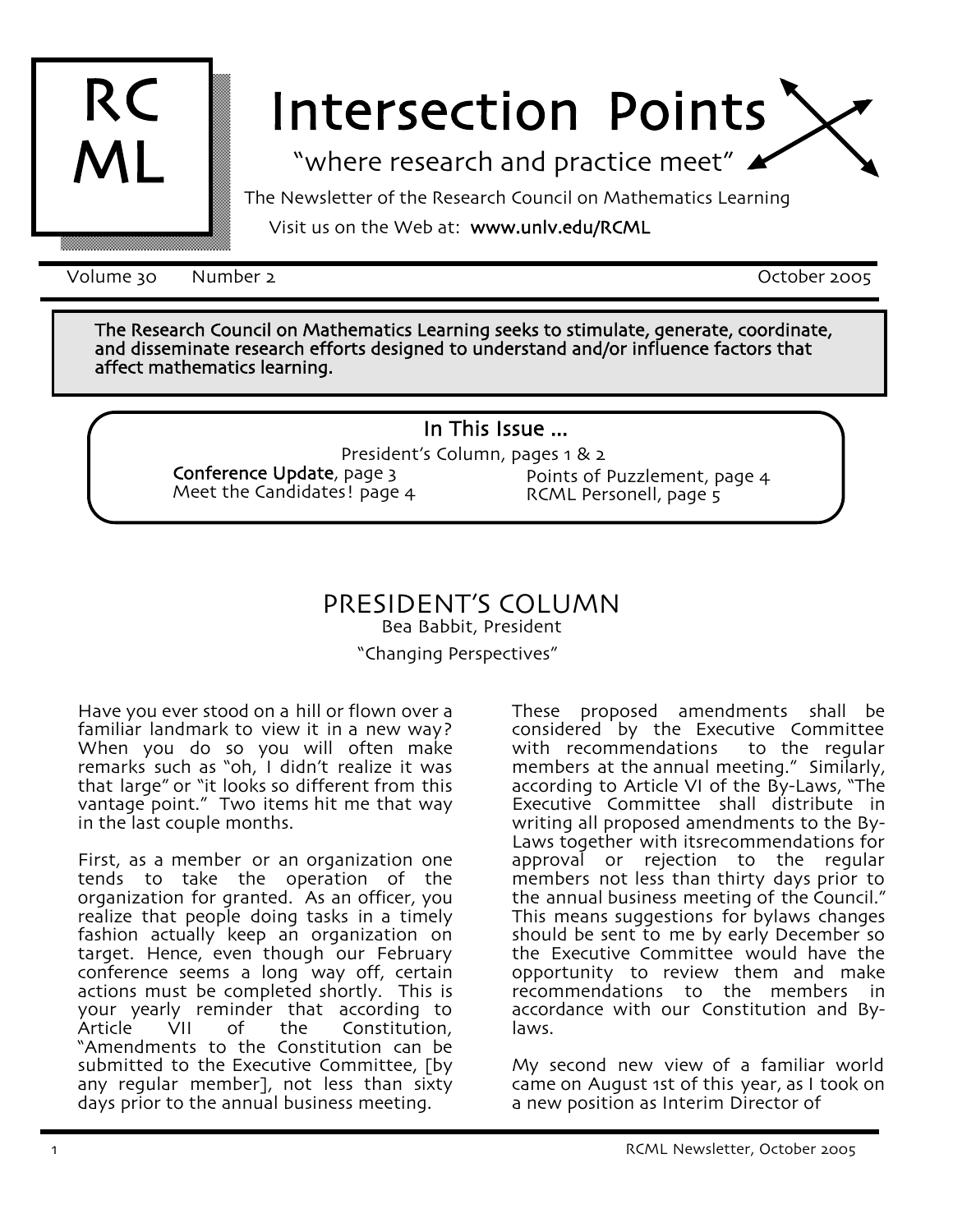### PRESIDENT'S COLUMN, continued from page 1

Academic Assessment for UNLV. Instead of focusing on the work of my department (Special Education) and college (Education), I am now looking across programs and colleges at the university. In particular, I am reviewing the learning outcomes and assessment plans of over 230 programs serving over 25,000 students at UNLV. In addition, I am reviewing these same definitional and assessment efforts at institutions of higher education across the country in search of examples of best practice. The efforts to define learning outcomes and implement assessment plans are motivated by higher education regional accreditation bodies and internal self-improvement efforts of higher education institutions.

So what are my initial perceptions of this new view of higher education? Frankly, I am surprised at the difficulty the math and science community is having with defining learning outcomes and developing programmatic assessments. Having experienced the<br>conversations surrounding the NCTM conversations Standards for over 16 years, it is difficult to imagine a mathematician who has escaped its influence. Having worked in a College of Education where all syllabi are required to list the learning outcomes (objectives) for each course, I simply assumed that all fields of study had clearly defined what they wanted students to know and be able to  $d\sigma$ . Instead, I have found, that this is a new endeavor for many<br>faculty members. I've been particularly I've been particularly surprised to discover math and science departments in higher education struggle with defining learning outcomes. In some cases the outcome is assumed to be obvious, "students need to know calculus" as if all mathematicians would automatically agree on what it means<br>to be proficient in calculus. In other cases, defining outcomes is thought to be impossible, "the field of physics is so complex there is no way to define what students should know." In some cases the responses are consistent with the Standards, "students need to be able to problem solve," but ignore the need to differentiate the problem solving expectations for college students versus high school

students, for example. While some of these comments may reflect resistance to what may be considered another administrative task, I believe many math and science faculty in higher education have not yet made the shift from "this is what I teach" to "this is what I expect students to learn." I am sure RCML members may have other hypotheses about this issue.

On the positive side, I am finding that when I sit down and converse with scientists and mathematicians and ask focused questions about what students should know, they can usually begin to reach agreement on the major content to be learned along with the major skills that they expect students to<br>demonstrate. Through responding to responding to questions such as "what would you expect of your graduate students that goes beyond what you expect of undergraduates", they are also able to differentiate outcomes across academic levels. The process is time intensive and requires thought and debate among program faculty. In the end, it is hoped that faculty will define learning outcomes that can be understood by themselves, by their<br>students, and by other interested parties. Perhaps some RCML members have been part of these conversations at their colleges or universities.

I started by saying that looking at something familiar from a new perspective often provides new insights. I'm hoping that you'll give me your perspectives on defining and assessing learning outcomes in mathematics for higher education at the RCML Conference in Las Vegas in February.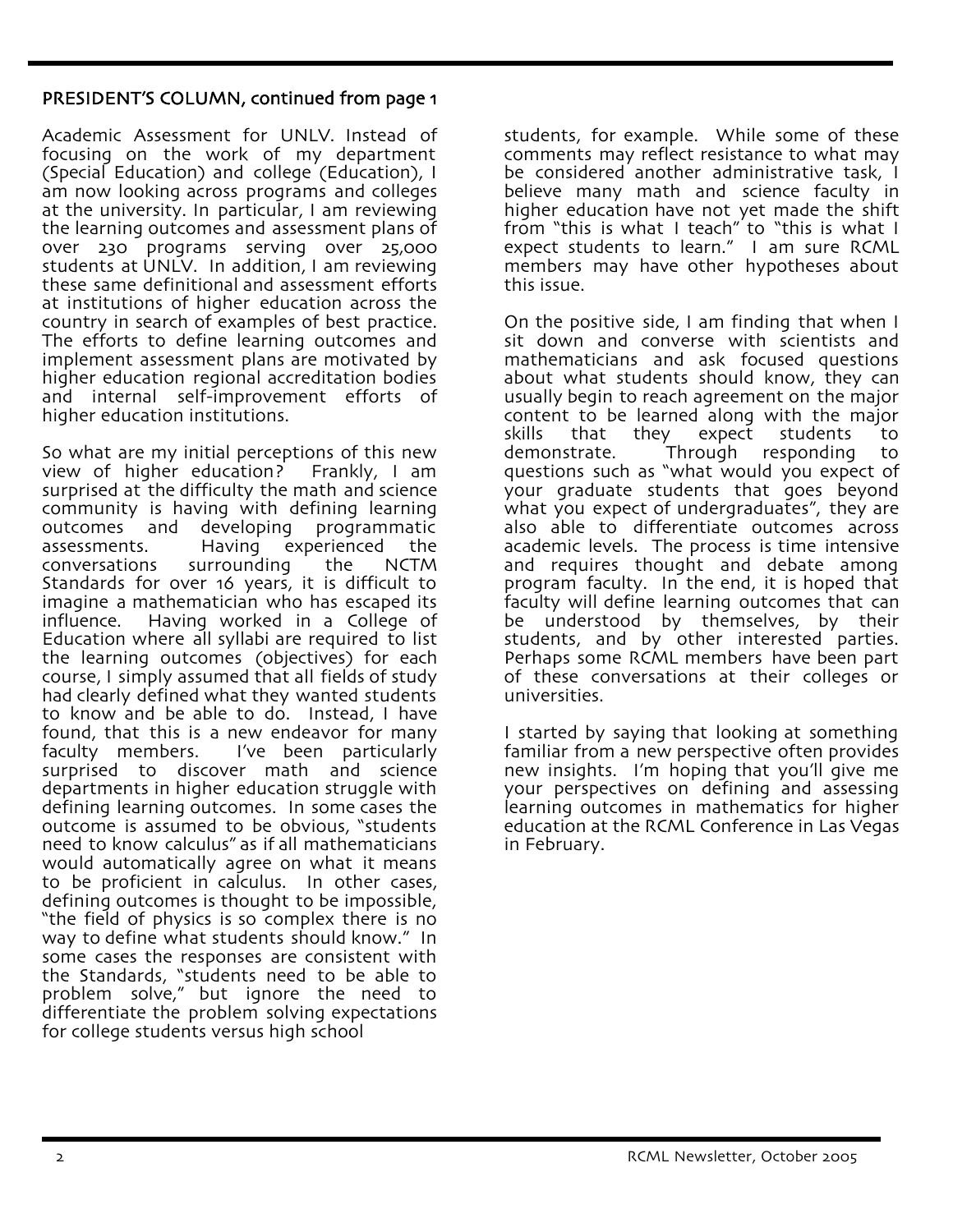# Research Council on Mathematics Learning Thirty-Third Annual Conference Las Vegas, Nevada February 23-25, 2006

We are looking forward to welcoming you to the thirty-third annual RCML conference. There is something special about the RCML conference- an opportunity to meet together with colleagues to share and grow professionally. And what better place for mathematics educators to gather than Venice, Rome, Italy, or France? Of course, you have all of these options in Las Vegas, as well as the newly built 2.7 billion (yes, that's a "b") dollar Wynn Hotel.

We will have over sixty sessions and expect over one hundred attendees at the conference. After an opening speaker on Thursday late afternoon, conference attendees will fully experience the Las Vegas Gaming Institute, participating in games of chance for fun and prizes (and honing your skills for later). At what other conference do you get to gamble alongside a RCML Founding Member? Friday will include our Business meeting luncheon and Wilson Memorial Speaker, while Saturday will highlight incoming NCTM President Skip Fennell, who will give the Heddens Founder Lecture on what it REALLY means to be a "highly qualified teacher, student, and parent."

Information about registration is located at the RCML web site (http://www.unlv.edu/RCML).

Hotel accommodations can be made by contacting the AmeriSuites Hotel (http://www.amerisuites.com/reservations/locationdetail.asp?facid=4032; phone: 702-369-3366). The hotel is located at 4520 Paradise Road on the western border of the UNLV campus (and just across the street from the Hard Rock Hotel).

We plan to continue the soliciting of exemplary papers for awards and possible publication in our journal. Award categories are the same as before: Most Outstanding Young Career Research, Most Outstanding Empirical Research, and Most Outstanding Historical/Theoretical Research. Full papers are due by January XX, 2006.

We are extremely excited about the conference and hope to see you in Las Vegas.<br>We are hoping our conference plays out, as our organization has evolved, as an opportunity to visit our past and mentor the next generation of outstanding mathematics educators for the future. See you in February when we can all try to make sure that: What happens in Las Vegas at RCML, doesn't stay in Las Vegas.

– Jeff Shih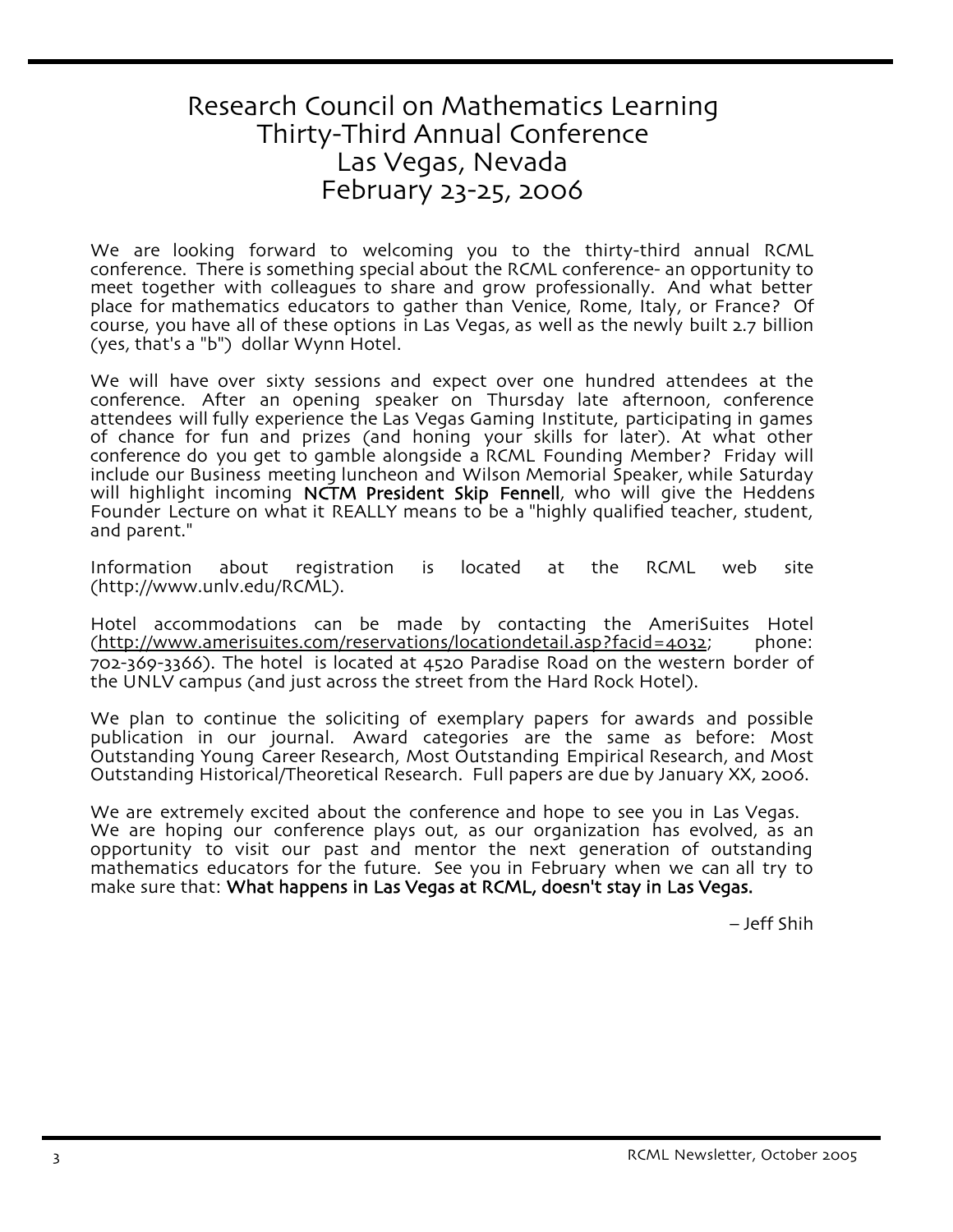# Slate of RCML Candidate for Offices (2006-2008/09)

President: Pat Lamphere-Jordan and Kay Wohlhuter<br>
VP Conferences: David Boliver and Carolyn Pinchback VP Conferences: David Boliver and Carolyn Pinchback<br>Treasurer: Juli Dixon and Dixie Metheny Juli Dixon and Dixie Metheny

(2006-2009)

Conference Committee 1: Frances Thompson and Stacy Reeder Conference Committee 2: Keith Adolphson and James Telese

Read their biographies online: www.unlv.edu/RCML

# Points of Puzzlement

by Michael Naylor

Last issue's puzzle: MIDPOINTS AND GRIDPOINTS is as follows: How can 5 points be placed on a square lattice so that no midpoints between any pair of points lies on a lattice point?

The puzzle was solved by Melfried Olson and Bob Quinn: it is impossible. Bob explains that there are four possibilities for the coordinates of the points on the grid: (even, even), (odd, even), (even, odd), and (odd, odd). Any two points having the even/odd configuration will have a midpoint that lies on a lattice point. As Melfried points out, you've been pigeon-holed out of a 5 point solution.

Each of this issues winners will be receiving a big box full of intrinsic rewards. Well done!

This week's puzzle takes a minute to get the hang of, but you'll find it delightfully puzzling and worth the effort.



#### HOCKEY PUCK MIND EXPERIMENT

Imagine a circular table which can spin in place. 4 pockets are equally spaced around the edge, and in each pocket there is a hockey puck which is white on one side and black on the other. You can't see the hockey pucks but they're either white side up or black side up, and you'd like to flip them so they all have the same color facing up.

You may reach into two pockets at the same time and pull out two pucks, look at them, flip them however you like, and then return them to their pockets. Now here's the catch: the table is spun, and you now you don't know which pockets are which. Once again you can choose two pockets, pull out two pucks at the same time, set them either side up, and the table is again spun. The game ends when all four<br>pucks are either all white- or all black-side up.

Is it possible to guarantee a solution in a finite number of turns,<br>or is might it be that if you were terribly unlucky you might never succeed?

Email your solution to mnaylor@cc.wwu.edu. Best solutions win valuable intrinsic rewards.